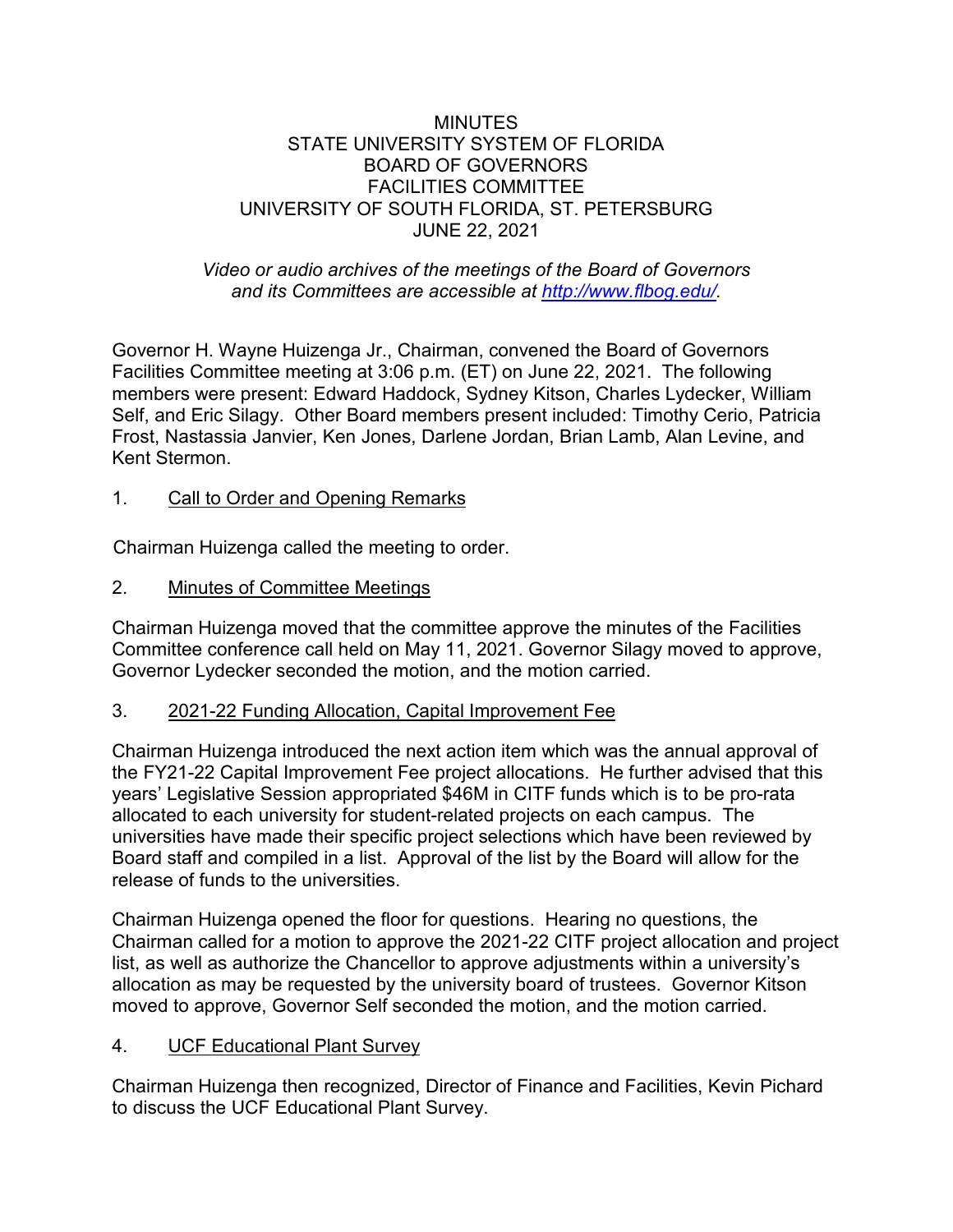Mr. Pichard stated that section 1013.31, Florida Statutes requires that an educational plant survey is done for every public university at least once every 5 years. Mr. Pichard further explained in detail the two-phase process involved in conducting an educational plant survey which includes the validation and needs assessment of the university's E&G space and ensures the university does not exceed the calculated space need. The survey team also consults with the university and may recommend planned capital projects for the next five years which may include, demolition, renovation, remodeling, infrastructure, and new projects.

Mr. Pichard explained that UCF requested that Board staff assist in the educational plant survey to assure that the process is compliant with section 1013.31, Florida Statutes. Mr. Pichard also covered the universities that participated on the survey team and explained that the survey team is responsible for generating survey recommended projects for the university. Mr. Pichard highlighted the importance of a survey recommendation and explained that in 2019 we began the statutorily required scoring and ranking of PECO projects which require a project to be survey recommended in order to get on the list.

Mr. Pichard summarized the survey findings and explained that UCF has a significant amount of space need and added that the survey team recommended three projects that add 278,000 NASF, but it does not exceed UCF's calculated space need. Additionally, the board of trustees approved the survey in April as required pursuant to statute.

Chairman Huizenga opened the floor for questions. There being none, the Chairman called for a motion to validate the University of Central Florida Educational Plant Survey. Governor Lydecker moved to approve, Governor Self seconded the motion, and the motion carried.

### 5. FAU Educational Plant Survey

Chairman Huizenga called upon Mr. Pichard to discuss the highlights of FAU's Educational Plant Survey.

Mr. Pichard stated that FAU went through the same process as UCF and the findings were that FAU had a significant space need and similarly FAU is proposing a little over 62,000 NASF in additional space over the next five years which is a small percentage of the space need and therefore no threat of them surpassing its need. Mr. Pichard further advised that the survey was approved by FAU's board of trustees in April.

Chairman Huizenga opened the floor for questions. There being none, the Chairman called for a motion to validate the Florida Atlantic University Educational Plant Survey. Governor Kitson moved to approve, Governor Lydecker seconded the motion, and the motion carried.